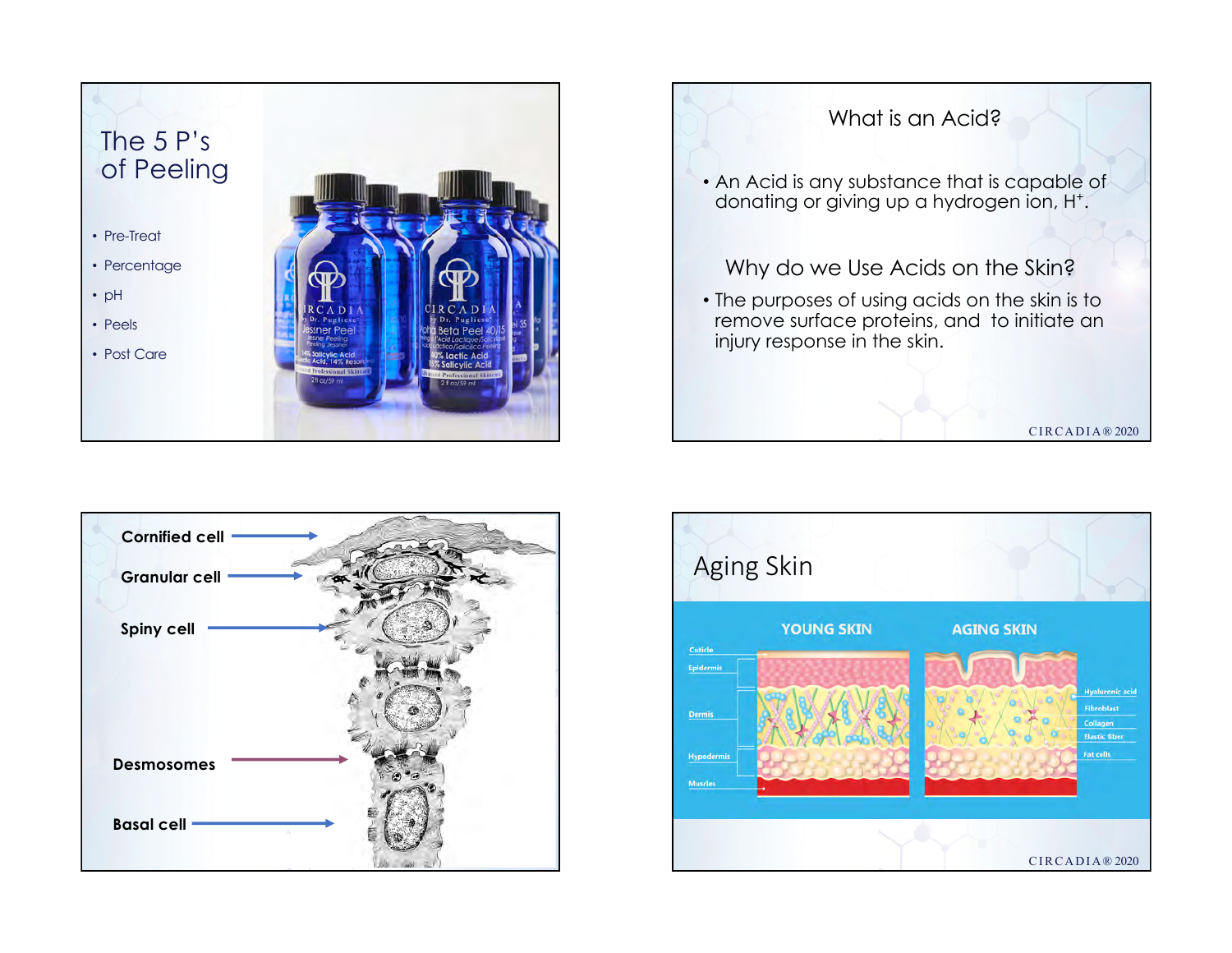

# Benefits of Pre-Treating

### **Aging**

- Break down highly keratinized surface proteins
- Stimulate cell turnover
- Enhance peel penetration
- Enhance skin hydration

### **Pigmentation**

- Reduce melanin production
- Melanosome transfer inhibitor
- Alpha MSH inhibitor
- Tyrosinase Inhibitor

### **Acne**

- Reduce inflammation
- Reduce bacteria

CIRCADIA® 2020



# Pre-Treating Aging Regimen

- **Cleanser** Amandola Milk Cleaner, Micro-Exfoliating Honey Cleanser, Cleansing Gel with Salicylic Acid
- **Protect** Vitamin C Reversal Serum
- **Repair** Nighttime Repair, Plus, Vitamin A Boosting **Cream**
- **Hydrate** AquaPorin Hydrating Cream

### **Facial Pre-Treat**

- Zymase Enzyme
- Caviar Lime & Passionfruit Enzyme Mask
- Australian Superberry Mask
- Firming Peptide Mask

### CIRCADIA® 2020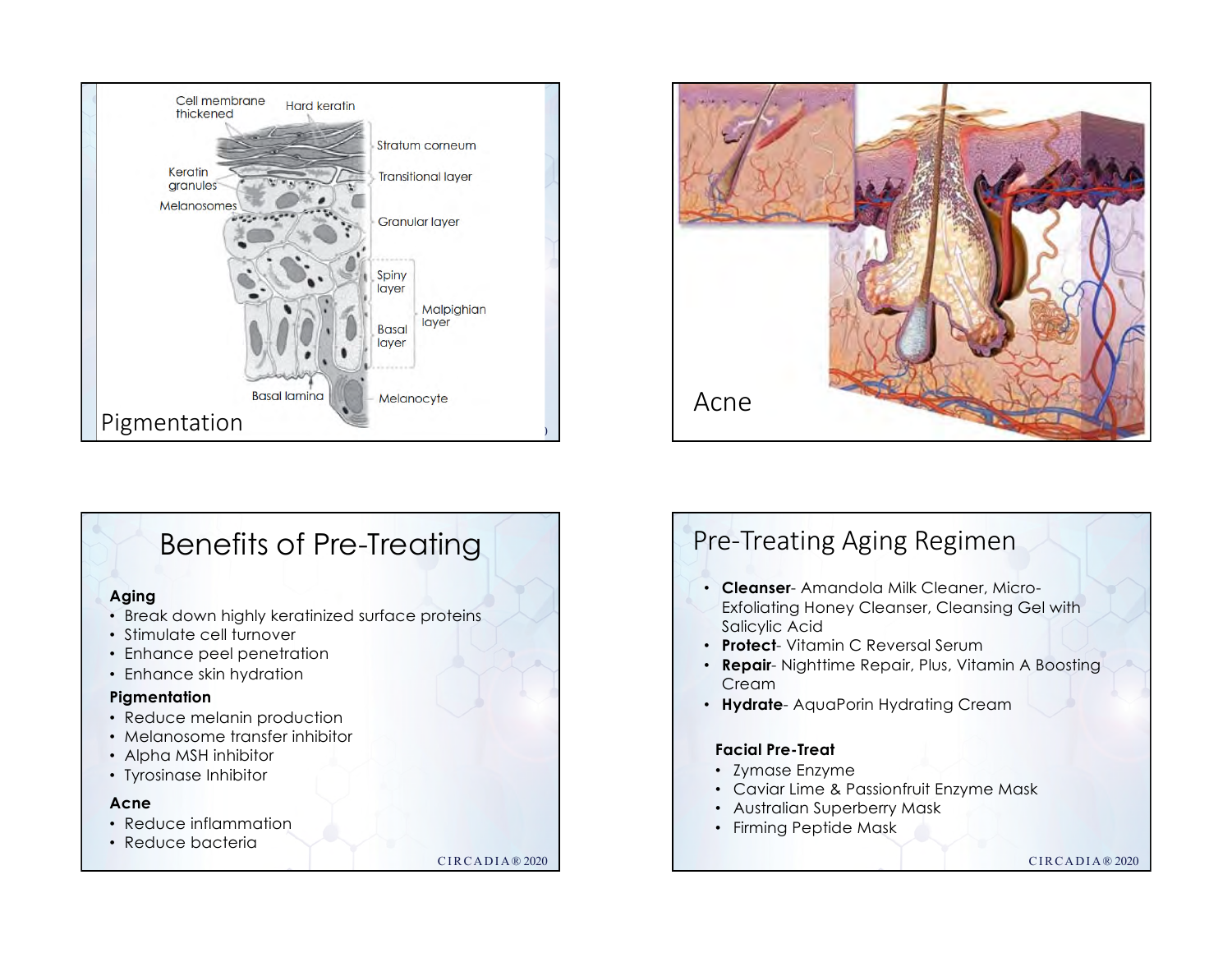# Pre-Treating Pigmentation Regimen

- **Cleanser** Amandola Milk Cleaner, Micro-Exfoliating Honey Cleanser,
- **Protect** Vitamin C Reversal Serum
- **Repair** White Veil Brightener, Licorice & Bearberry Brightening Mist

### **Facial Pre-Treat**

- Raspberry Enzyme
- Caviar Lime & Passionfruit Enzyme Mask
- Australian Superberry Mask

CIRCADIA® 2020

CIRCADIA® 2020

## Pre-Treating Acne Regimen

- **Cleanse**-Cleansing Gel with Salicylic Acid, Micro-Exfoliating Honey Cleanser
- **Protect** Vitamin C Reversal Serum
- **Repair** Vitamin A Boosting Cream, Vitamin A Gel, Daytime Control, Spot Stop, White Willow & Juniper Clearing Mist, Chrono-Calm

### **Facial Pre-Treat**

- Cocoa Enzyme
- Caviar Lime & Passionfruit Enzyme Mask
- Oxygen Rx System
- Green Tea Mask
- Firming Peptide Mask

CIRCADIA® 2020

# The pH Concept

- The strength of an acid is measured by the content of hydrogen ions in the acid solution. We call this the pH of the acid and it literally means the acid concentration.
- The concept of pH is fundamental to using acids on the skin for any purpose.
- In chemistry a small p is used in place of writing − log10 and the H here represents [H+], the concentration of hydrogen ions.

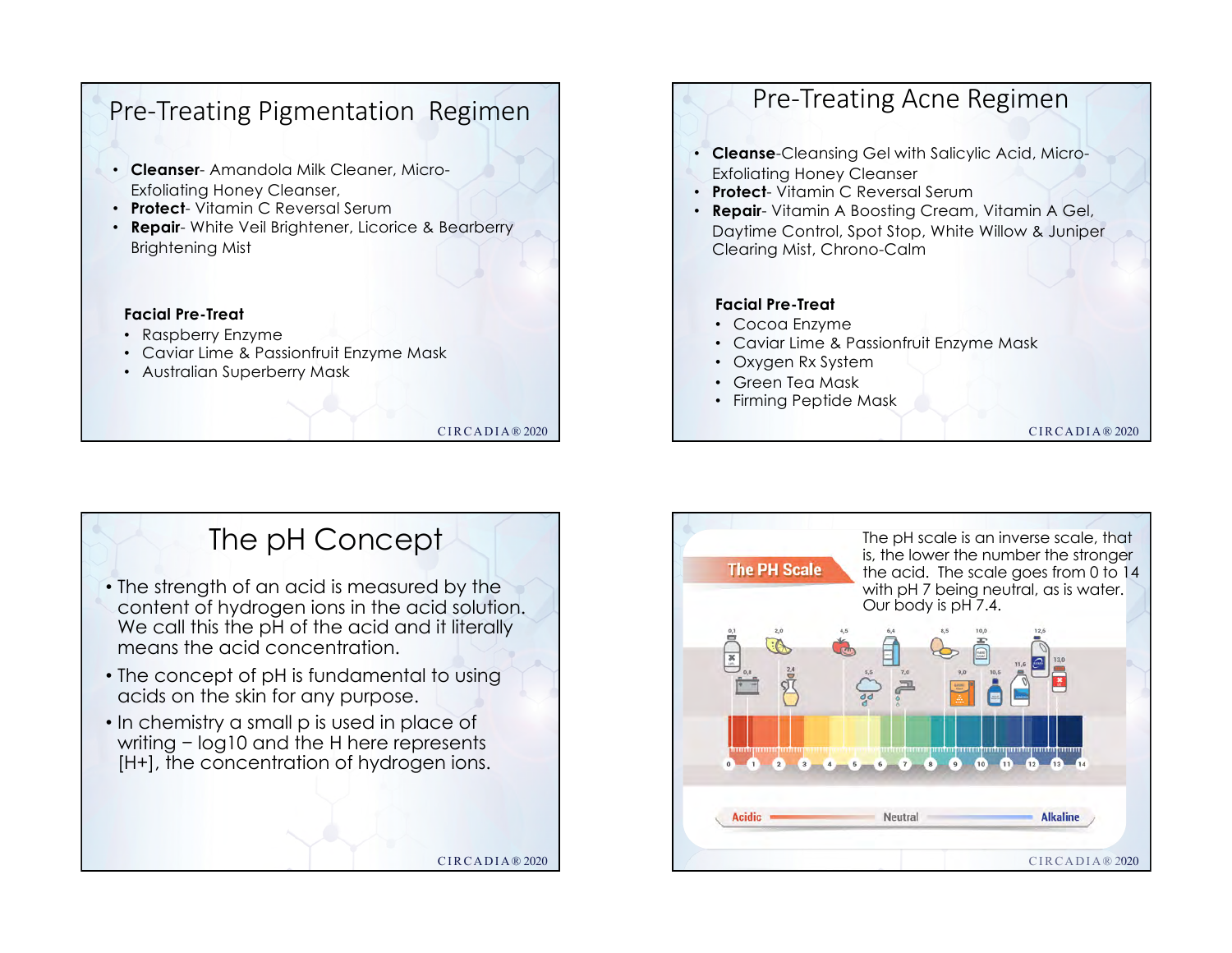





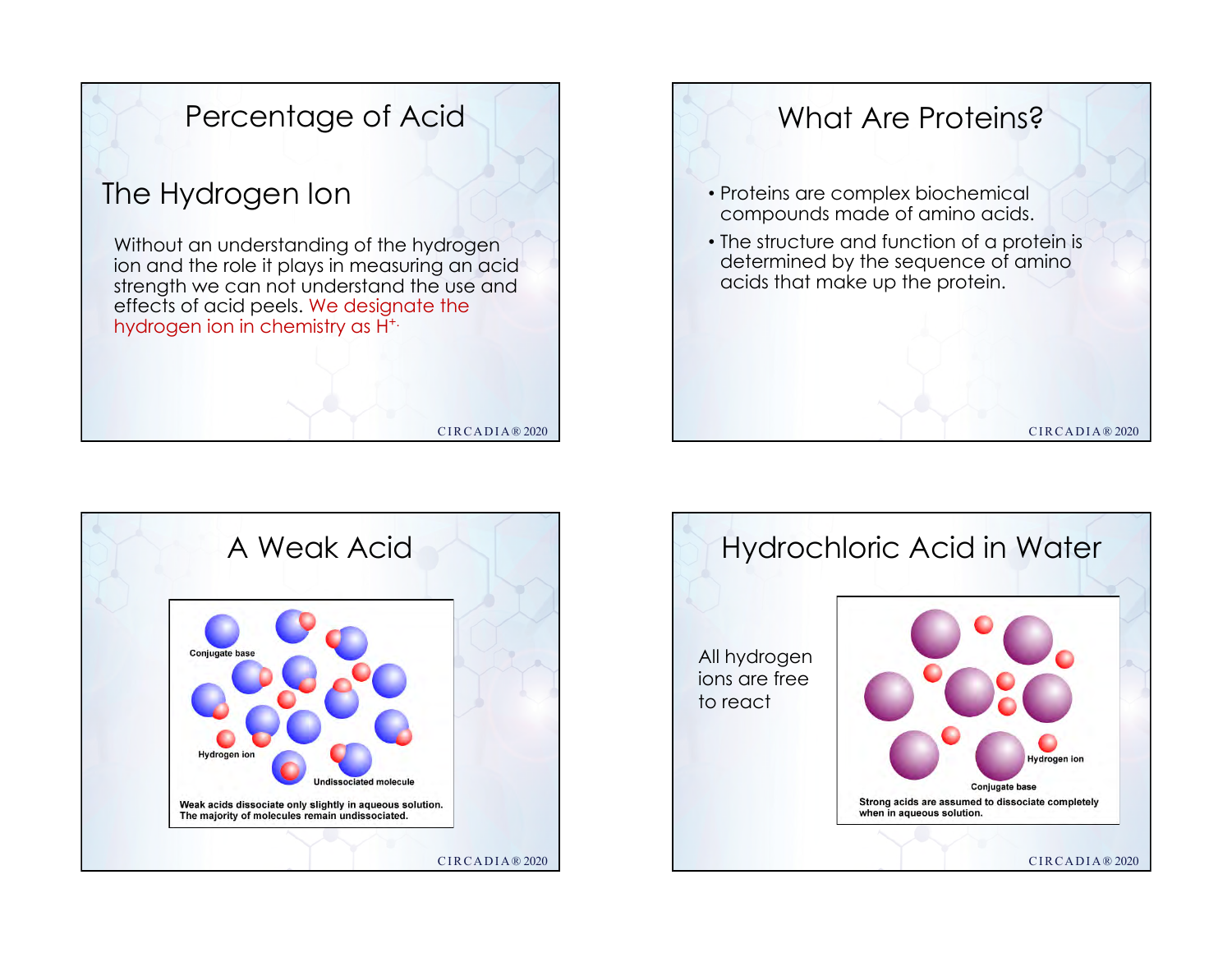





# CIRCADIA® 2020 Delivery Vehicle for Acids • Ethanol, or denatured alcohol. Utilized for quick and deep penetration through the stratum corneum and beyond. • PEG, or polyetheleneglycol. Utilized for its slow penetration for a gentler more surface exfoliation. • Cleansers, Mask, Enzymes • Serums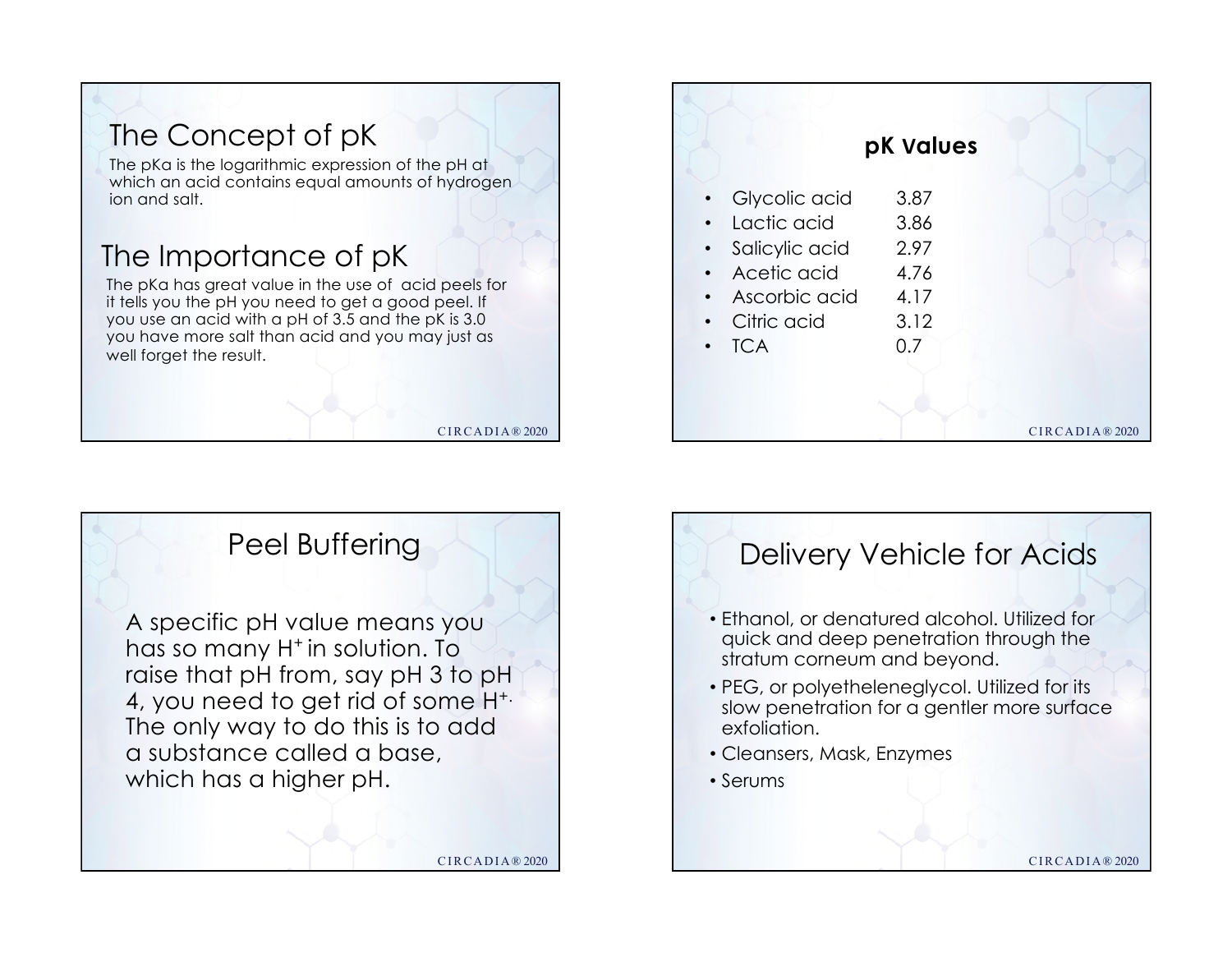





Rosacea, AHA Sensitive

**Benefits:** Exfoliation, anti-bacterial, brightening

### **Ingredients:**

**Lactic Acid-** Reagent grade acid, Hydrating, Exfoliating **Salicylic acid-** Anti-inflammatory, Exfoliating, Antibacterial

- Must be timed, neutralized and removed
- Clients should expect little to no physical peeling
- Clients can return to regular skincare program the next day.

CIRCADIA® 2020

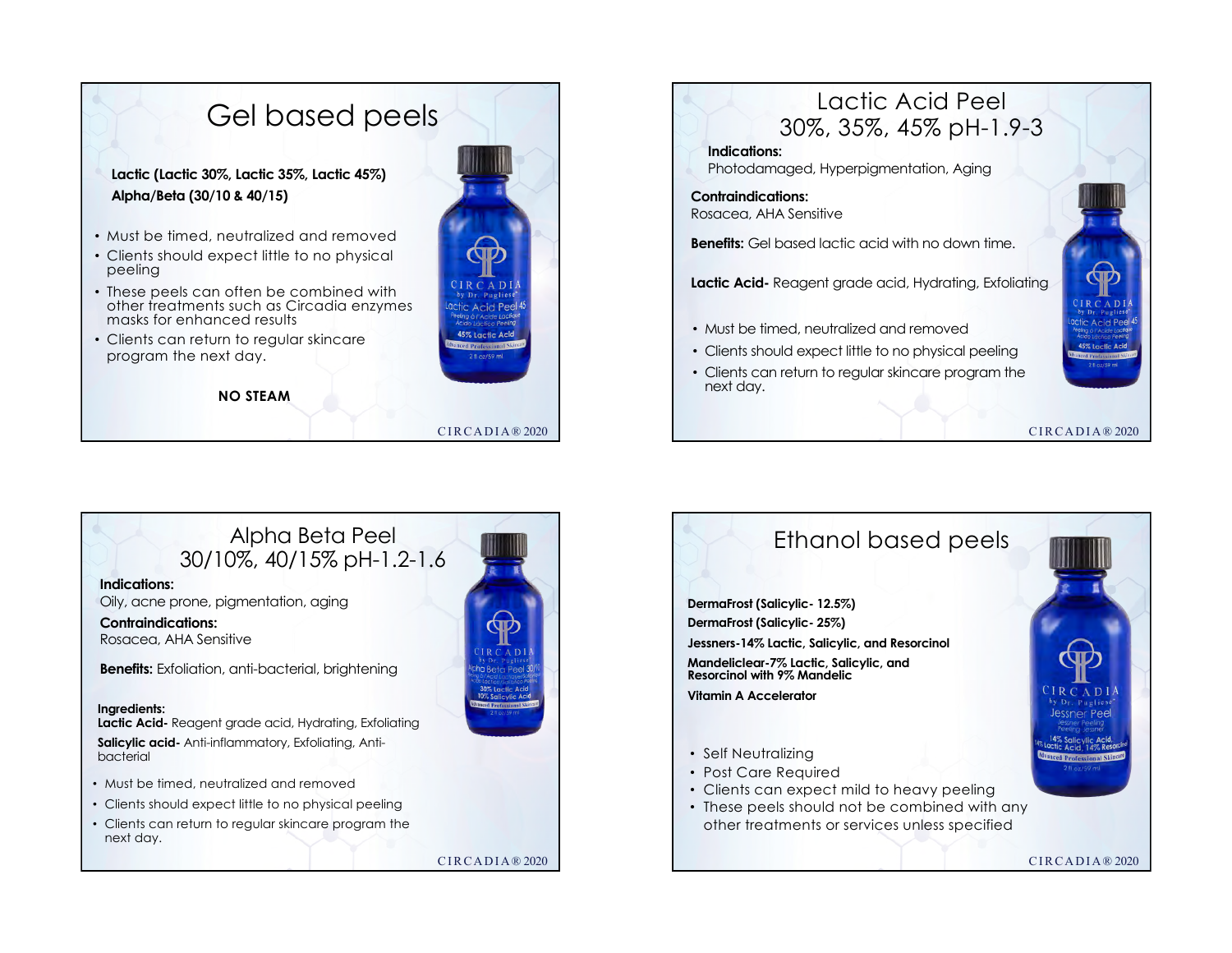## DermaFrost 12.5% & 25% pH- 2.5-2.7

#### **Indications:**

Sun damaged skin, Rough calloused skin, Acne vulgarize types I and II, Pigmentation abnormalities, Aging skin, fine lines, wrinkles, Deep wrinkling and loss of elasticity.

#### **Contraindications**

Asprin or salicylic sensitivity, History of "cold sores" (Herpes Simplex-Type I), Seborrhea or atopic dermatitis, Accutane within the past year, Pregnant or Nursing, History of being highly allergic, Antibiotics - topical or systemic, Broken skin

**Salicylic acid - %-** Anti-inflammatory, Exfoliating, Anti-bacterial

- Self Neutralizing
- Clients can expect mild to heavy peeling
- These peels should not be combined with any other treatments or services unless specified



CIRCADIA® 2020

## MandeliClear Peel - pH-3

#### **Indications:**

Lightening of post-inflammatory pigmentation due to: acne, melasma or photodamage, mild acne scarring. Fitzpatrick 1-5

### **Contraindications**

Aspirin or salicylic sensitivity, pregnant or nursing, open wounds or suspicious lesions, highly sensitive skin types.

**Salicylic acid 7%, Lactic Acid 7%, Resorcinol 7% Mandelic Acid 9%**

- Self Neutralizing
- Clients can expect mild to heavy peeling
- These peels should not be combined with any other treatments or services unless specified
- Maximum of 3 layers



CIRCADIA® 2020

## Vitamin A Accelerator

### **Indications:**

Suitable for all skin types- aging, dry, fine lines, lightening of post-inflammatory pigmentation, photo damaged

### **Contraindications**

Vitamin A sensitivity, pregnant or nursing, open wounds or suspicious lesions, highly sensitive skin types.

**Retinol 2.5%**- Promotes cell turnover, Increases collagen and elastin through fibroblast stimulation

Self Neutralizing

- Clients can expect mild to heavy peeling
- These peels should not be combined with any other treatments or services unless specified

CIRCADIA® 2020

## Jessner Peel - pH-1.8

### **Indications:**

Lightening of post-inflammatory pigmentation due to: acne, melasma or photodamage, mild acne scarring, Aging Fitzpatrick I-III

### **Contraindications**

Aspirin or salicylic sensitivity, pregnant or nursing, open wounds or suspicious lesions, highly sensitive skin types.

### **Salicylic acid 14%, Lactic Acid 14%, Resorcinol 14%**

- Self Neutralizing
- Clients can expect mild to heavy peeling
- These peels should not be combined with any other treatments or services unless specified